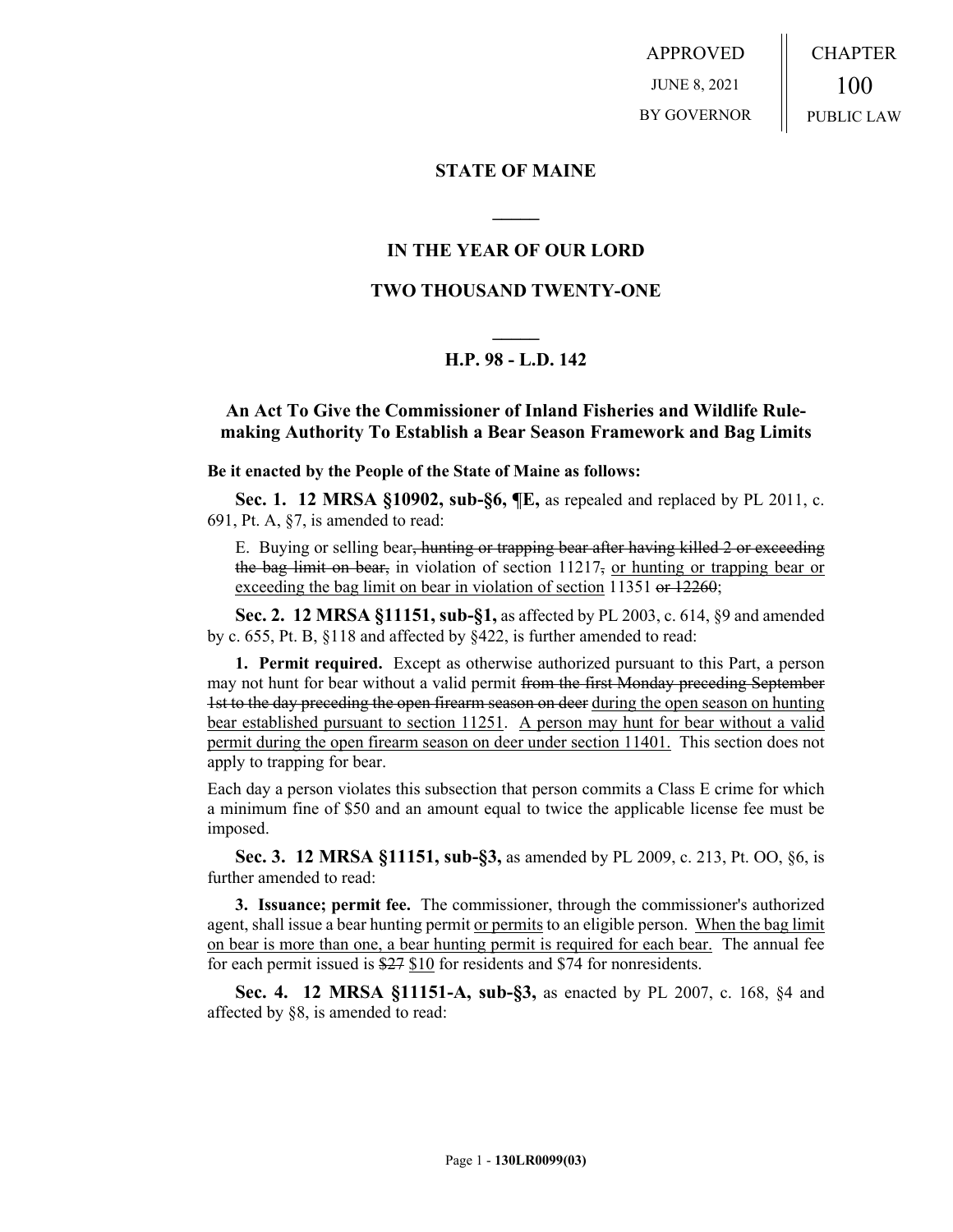**3. Issuance; permit fee.** The commissioner, through the commissioner's authorized agent, shall issue a nonresident late season bear hunting permit or permits to an eligible person. When the bag limit on bear is more than one, a bear hunting permit is required for each bear. The annual fee for each permit issued is \$40.

**Sec. 5. 12 MRSA §11251, sub-§1,** as amended by PL 2017, c. 357, §1, is further amended to read:

**1. Open season on bear; commissioner's authority.** This subsection governs the open and closed seasons on bear.

A. There is an open season on hunting bear from the first Monday preceding September 1st to November 30th annually. The commissioner shall by rule establish an open season on hunting bear beginning no earlier than the 2nd Monday preceding September 1st and ending no later than November 30th annually. The commissioner may, pursuant to section 10104, subsection 1, adopt rules prohibiting the use of bait or a dog or dogs to hunt black bear during any portion of the open bear hunting season.

B. There is an open season on using a dog or dogs in conjunction with bear hunting from the first Monday preceding September 1st to the day preceding the open firearm season on deer provided in sections 11401 and 11402 during the open season on hunting bear established by the commissioner in accordance with paragraph A.

Rules adopted pursuant to this subsection are routine technical rules as defined in Title 5, chapter 375, subchapter 2-A.

**Sec. 6. 12 MRSA §11301, sub-§1, ¶E,** as repealed and replaced by PL 2011, c. 691, Pt. A, §9, is amended to read:

E. The bait is placed not more than 30 days before the opening day of the season, and not more than 30 days before the first Monday preceding September 1st and not after October 31st;

**Sec. 7. 12 MRSA §11351,** as amended by PL 2011, c. 309, §§2 and 3, is repealed and the following enacted in its place:

#### **§11351. Bear bag limit**

The commissioner shall establish by rule limits on the number of bears a person may hunt, trap and possess in a season, which may not exceed 2 bears in total and may not exceed one bear by trapping in a calendar year, except a person may keep more than 2 legally obtained bears in that person's home as otherwise provided in law or rule. Rules adopted pursuant to this section are routine technical rules as defined in Title 5, chapter 375, subchapter 2-A.

**1. Hunting or trapping bear; limit.** A person may not in one calendar year:

A. Hunt bear after that person has killed or registered the least of:

(1) Two bears by means of hunting;

(2) One bear by means of hunting and one by means of trapping during the open season on trapping bear under section 12260; and

(3) The maximum number established by rule under this section; or

B. Trap bear after that person has killed or registered the least of: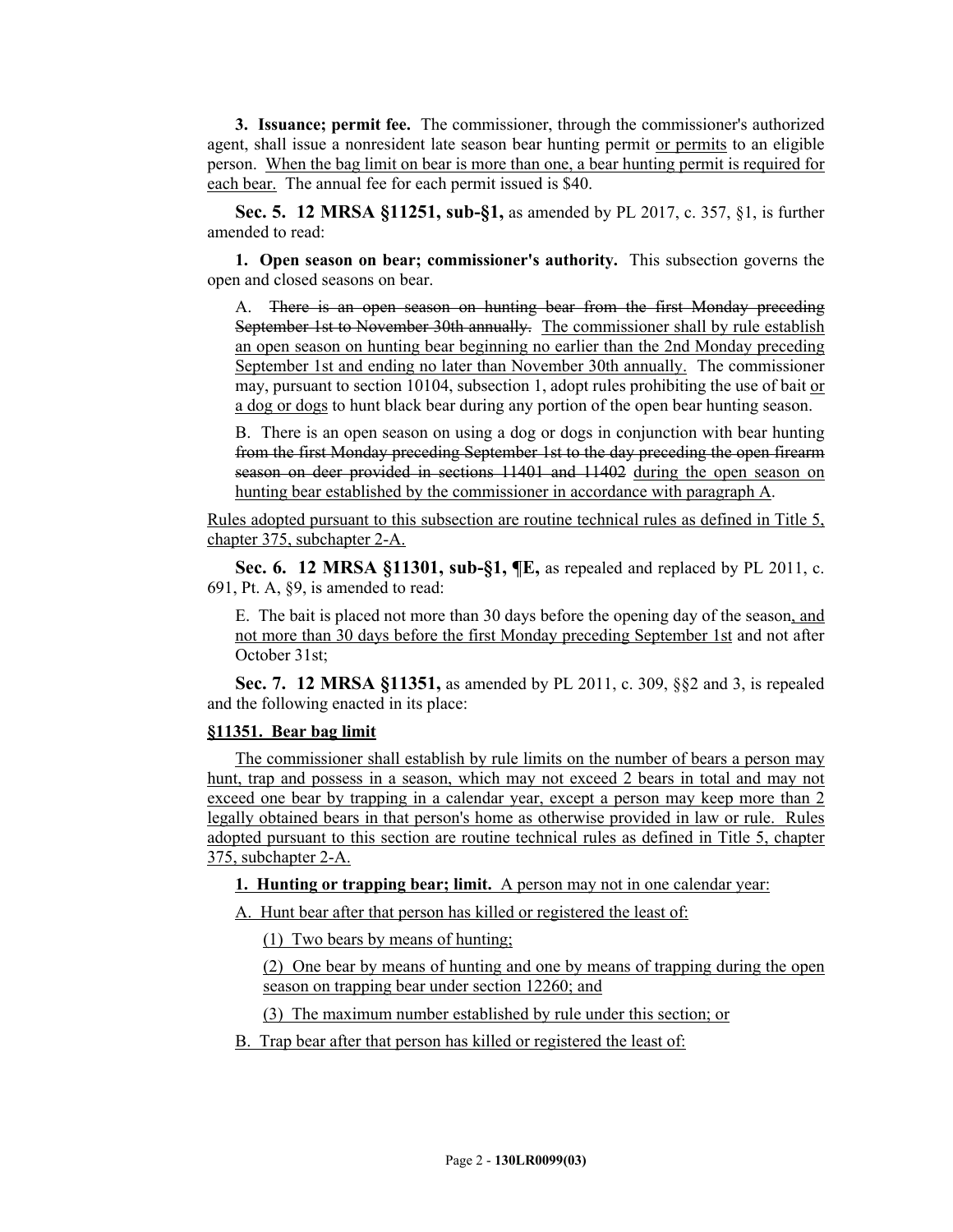(1) Two bears by means of hunting;

(2) One bear by means of trapping during the open season on trapping bear under section 12260; and

(3) The maximum number established by rule under this section.

The daily bag limit on bear taken by hunting is one bear.

**2. Exceeding limit on bear.** A person may not possess more than 2 bears in any calendar year, or the maximum number of bears established by rule under this section, whichever is less, except a person may keep more than 2 legally obtained bears in that person's home or as otherwise provided in law or rule.

**3. Penalty.** A person who violates this section commits a Class D crime for which the court shall impose a sentencing alternative of not less than 3 days for the first offense and of not less than 10 days for each succeeding offense; the court also shall impose a fine of not less than \$1,000.

**Sec. 8. 12 MRSA §12260, sub-§4,** as amended by PL 2011, c. 309, §5, is repealed.

**Sec. 9. 12 MRSA §12260, sub-§5,** as amended by PL 2011, c. 309, §6, is repealed.

**Sec. 10. 12 MRSA §12260-A, sub-§2,** as enacted by PL 2007, c. 168, §7 and affected by §8, is amended to read:

**2. Eligibility; trapping license required.** A person who possesses a valid trapping license or a license that authorizes the hunting of bear, deer, moose, bobcat and raccoon may obtain a permit to trap bear from the commissioner or the commissioner's authorized agent.

**Sec. 11. 12 MRSA §12260-A, sub-§3,** as enacted by PL 2007, c. 168, §7 and affected by §8, is amended to read:

**3. Issuance; permit fee.** The commissioner, through the commissioner's authorized agent, shall issue a bear trapping permit to an eligible person. The annual fee for each permit issued is \$27 \$10 for residents and \$67 for nonresidents.

**Sec. 12. 12 MRSA §12260-A, sub-§4** is enacted to read:

**4. Bear trapping education course requirements; proof of bear trapping permit.**  Beginning January 1, 2022, a person who applies for a bear trapping permit must submit proof of having successfully completed a bear trapping education course as provided by the department or satisfactory evidence of having previously held a valid Maine bear trapping permit in any year prior to 2022. When proof of competency cannot otherwise be provided, the applicant may substitute a signed affidavit stating that the applicant has successfully completed the required bear trapping education course or held a valid Maine bear trapping permit prior to 2022.

A person who is trapping for bear under the supervision of and in the presence of a licensed guide who has successfully completed the bear trapping education course is exempt from this subsection.

For the purposes of this subsection, "in the presence of" means in visual and voice contact without the use of visual or audio enhancement devices, including but not limited to binoculars, citizen band radios or electronic communication systems.